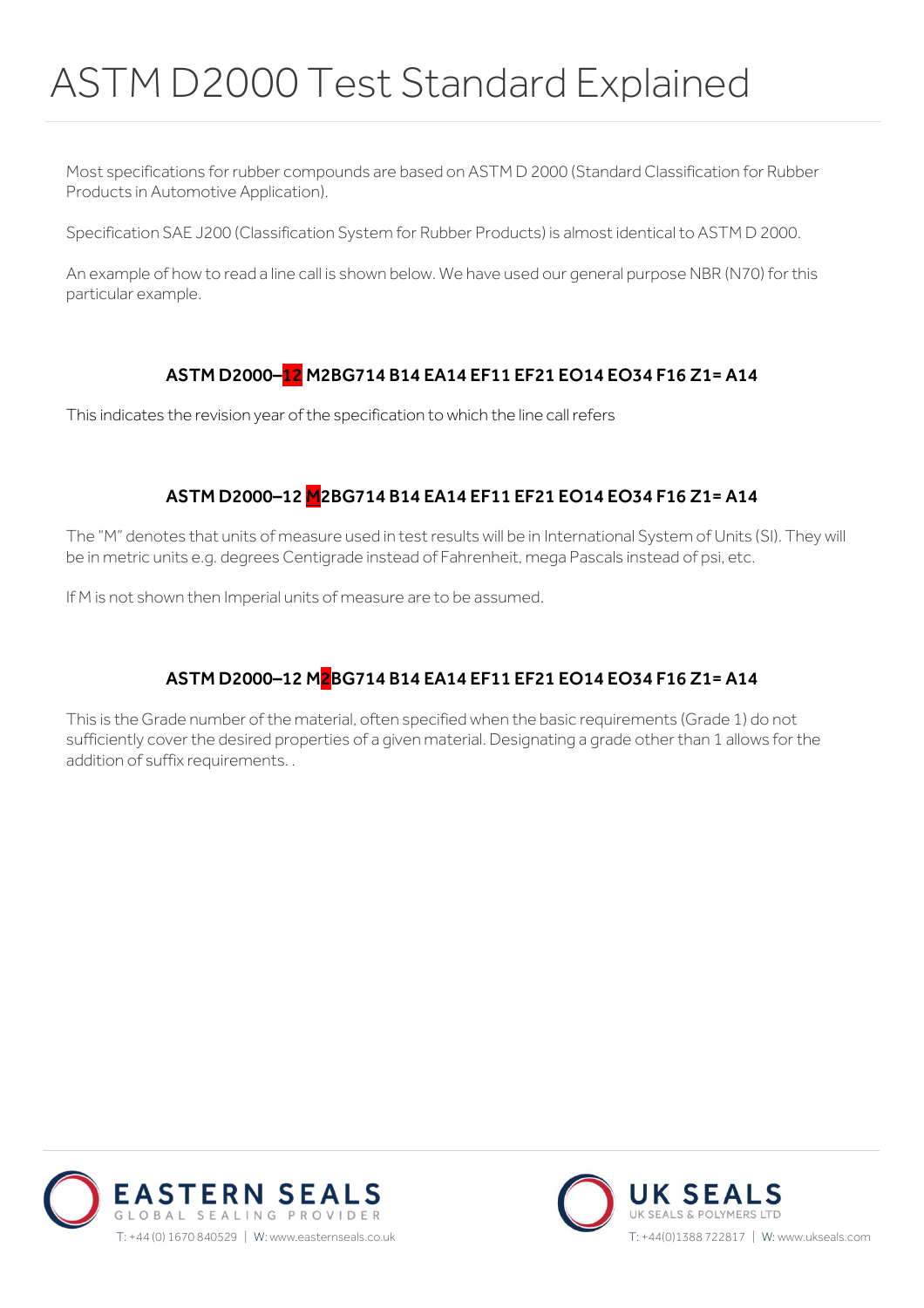#### ASTM D2000–12 M2BG714 B14 EA14 EF11 EF21 EO14 EO34 F16 Z1= A14

This refers to the type and class of materials - the most common polymers used are detailed below.

| MATERIAL DESIGNATION<br><b>(TYPE &amp; CLASS)</b> | TYPE OF POLYMER MOST OFTEN USED                             |
|---------------------------------------------------|-------------------------------------------------------------|
| AA                                                | Natural Rubber, SBR, Butyl, EP, Polybutadiene, polyisoprene |
| AK                                                | Polysulfides                                                |
| <b>BA</b>                                         | Ethylene propylene, high temp SBR, Butyl                    |
| <b>BC</b>                                         | Chloroprene (Neoprene)                                      |
| <b>BE</b>                                         | Chloroprene (Neoprene)                                      |
| <b>BF</b>                                         | <b>NBR</b>                                                  |
| <b>BG</b>                                         | NBR, Urethane                                               |
| BK                                                | <b>NBR</b>                                                  |
| CA                                                | Ethylene propylene                                          |
| CE                                                | Chlorosulfonated polyethylene (Hypalon)                     |
| CH                                                | NBR, Epichlorohydrin (Hydrin)                               |
| DA                                                | Ethylene propylene                                          |
| DE                                                | CM.CSM                                                      |
| DF                                                | Polyacrylic (butyl-acrylate type)                           |
| DH                                                | Polyacrylic polymers, HNBR                                  |
| EE                                                | Ethylene Acrylic, AEM, Vamac®                               |
| EH                                                | Polyacrylate ACM                                            |
| EK                                                | FZ                                                          |
| FC                                                | Silicone (high strength)                                    |
| FE.                                               | Silicone                                                    |
| <b>FK</b>                                         | Fluorosilicone                                              |
| <b>GE</b>                                         | Silicone                                                    |
| <b>HK</b>                                         | Fluorocarbon, Viton®, Fluorel®                              |
| <b>KK</b>                                         | Perfluoroelastomers                                         |



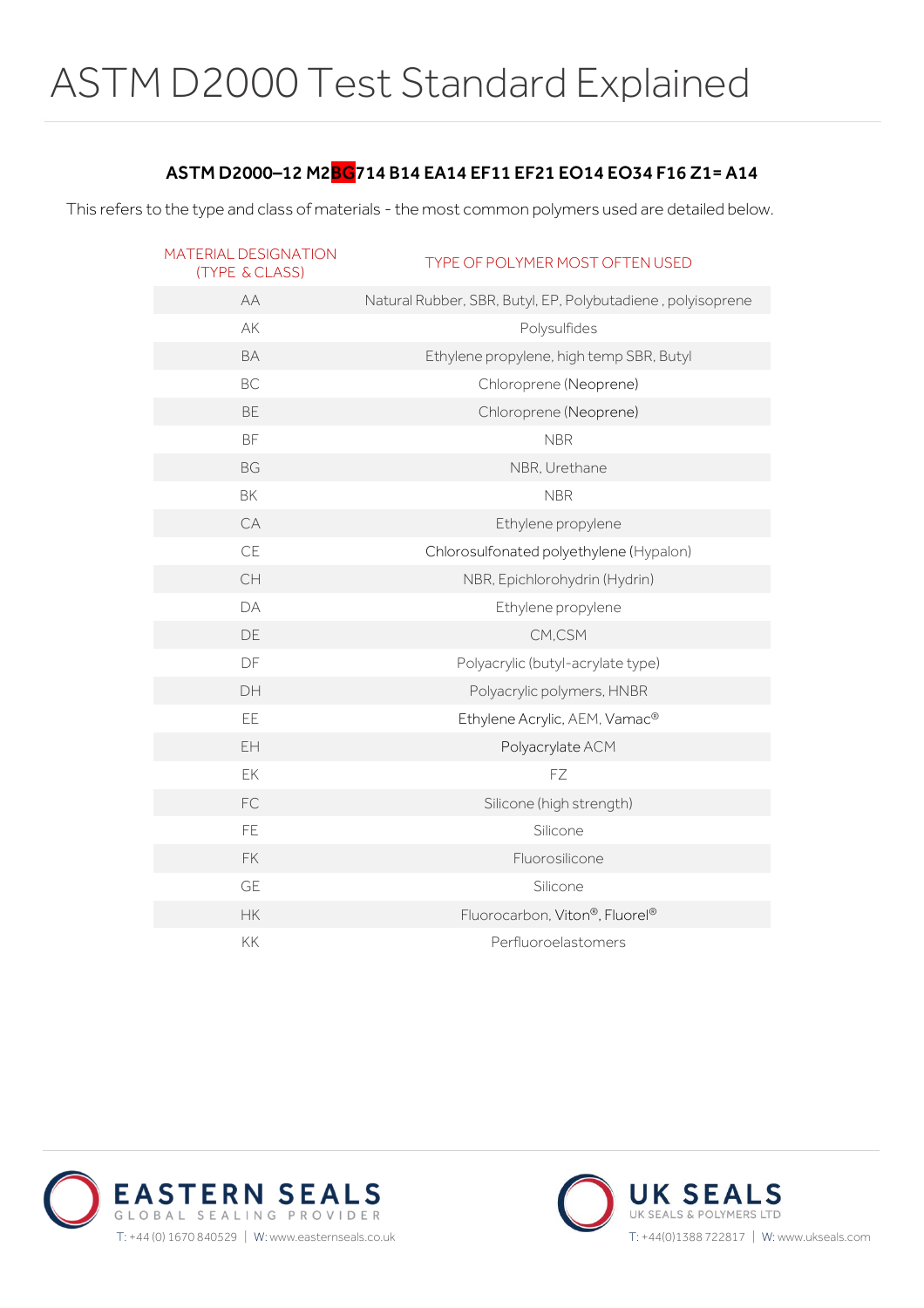### ASTM D2000–12 M2BG714 B14 EA14 EF11 EF21 EO14 EO34 F16 Z1= A14

This is refers to the type of material, and is used to classify materials by temperature resistance. ASTM D2000 stipulates rubber materials must meet the following requirements after 70 hours of heat aging at various temperatures, according to type:

- 1. Change in tensile strength: ±30%
- 2. Change in hardness: -50% max
- 3. Change in hardness: ±15 points

| The test temperatures by type are as follows: |               |
|-----------------------------------------------|---------------|
| <b>TYPE</b>                                   | TEST TEMP, °C |
| A                                             | 70            |
| B                                             | 100           |
| $\mathsf{C}$                                  | 125           |
| $\Box$                                        | 150           |
| E                                             | 175           |
| F                                             | 200           |
| G                                             | 225           |
| Н                                             | 250           |
| $\cdot$                                       | 275           |
| Κ                                             | 300           |

### ASTM D2000–12 M2BG714 B14 EA14 EF11 EF21 EO14 EO34 F16 Z1= A14

This is the class of material. Class is used to differentiate materials on the basis of resistance to swelling in IRM No. 903 Oil, after 70 hours at the temperatures per the immediately preceding table. However, a maximum of 150°C has been established, which is the limit of stability of the test oil. The maximum allowable volume swell by class is set forth in the table below:

| <b>CLASS</b> | MAX. SWELL, %  |
|--------------|----------------|
| A            | No Requirement |
| B            | 140            |
| С            | 120            |
| D            | 100            |
| Ε            | 80             |
| F            | 60             |
| G            | 40             |
| Н            | 30             |
| $\bigcup$    | 20             |
| Κ            | 10             |
|              |                |



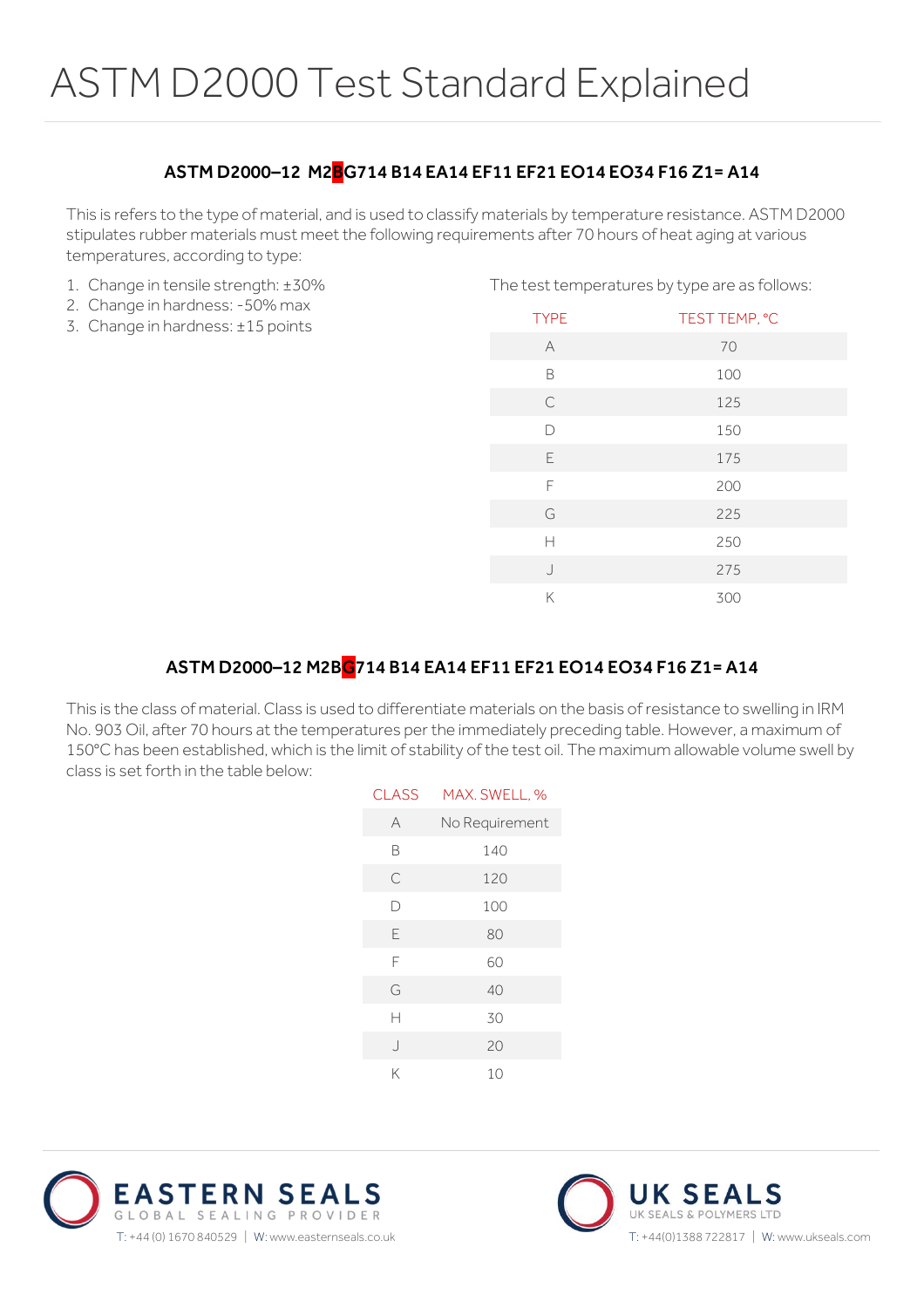### ASTM D2000–12 M2BG714 B14 EA14 EF11 EF21 EO14 EO34 F16 Z1= A14

Durometer hardness and tensile strength are defined by a three-digit number. In the above example, 714, the "7" denotes a material durometer hardness, in A units, of  $70 \pm 5$ . The "14" means that the tensile strength must be at least 14 mega Pascals or 2031psi.

#### ASTM D2000–12 M2BG714 B14 EA14 EF11 EF21 EO14 EO34 F16 Z1= A14

The remainder of the specification consists of suffix requirements. These are specified when the basic requirements as detailed in ASTM D 2000 for a particular type and class of material are not sufficient to achieve the desired properties in the finished product. Suffix requirements always consist of one, or two alpha and numeric characters. The definitions are explained in the following table:

| <b>SUFFIX</b> | <b>REQUIRED TEST</b>              |
|---------------|-----------------------------------|
| A             | Heat Resistance                   |
| B             | Compression Set                   |
| С             | Ozone or Weather Resistance       |
| D             | Compression-Deflection Resistance |
| <b>FA</b>     | <b>Water Resistance</b>           |
| EF            | <b>Fuel Resistance</b>            |
| EO            | Oil and Lubricant Resistance      |
| F             | Low Temperature Resistance        |
| G             | <b>Tear Resistance</b>            |
| Н             | Flex Resistance                   |
| $\cdot$       | Abrasion Resistance               |
| K             | Adhesion                          |
| M             | flammability Resistance           |
| N             | Impact Resistance                 |
| P             | <b>Staining Resistance</b>        |
| R             | Resilience                        |

When there is a special requirement not covered by the tests in the tables above, they are designated as "Z" requirements. They are user defined, should always be clearly specified, and agreed upon by the customer and manufacturer in advance.

The numeric characters in suffix requirements serve two purposes. The first number specifies the duration of the test, and the test method to be used. The second number indicates the temperature at which the test is to be carried out. In the example, "B14" means that the compression set test must be completed using Test Method D 395 for a period of 22 hours. The test temperature is 100°C. For a complete listing of the meaning of numeric characters in ASTM specifications, please consult Tables 4 and 5 in ASTM D 2000.